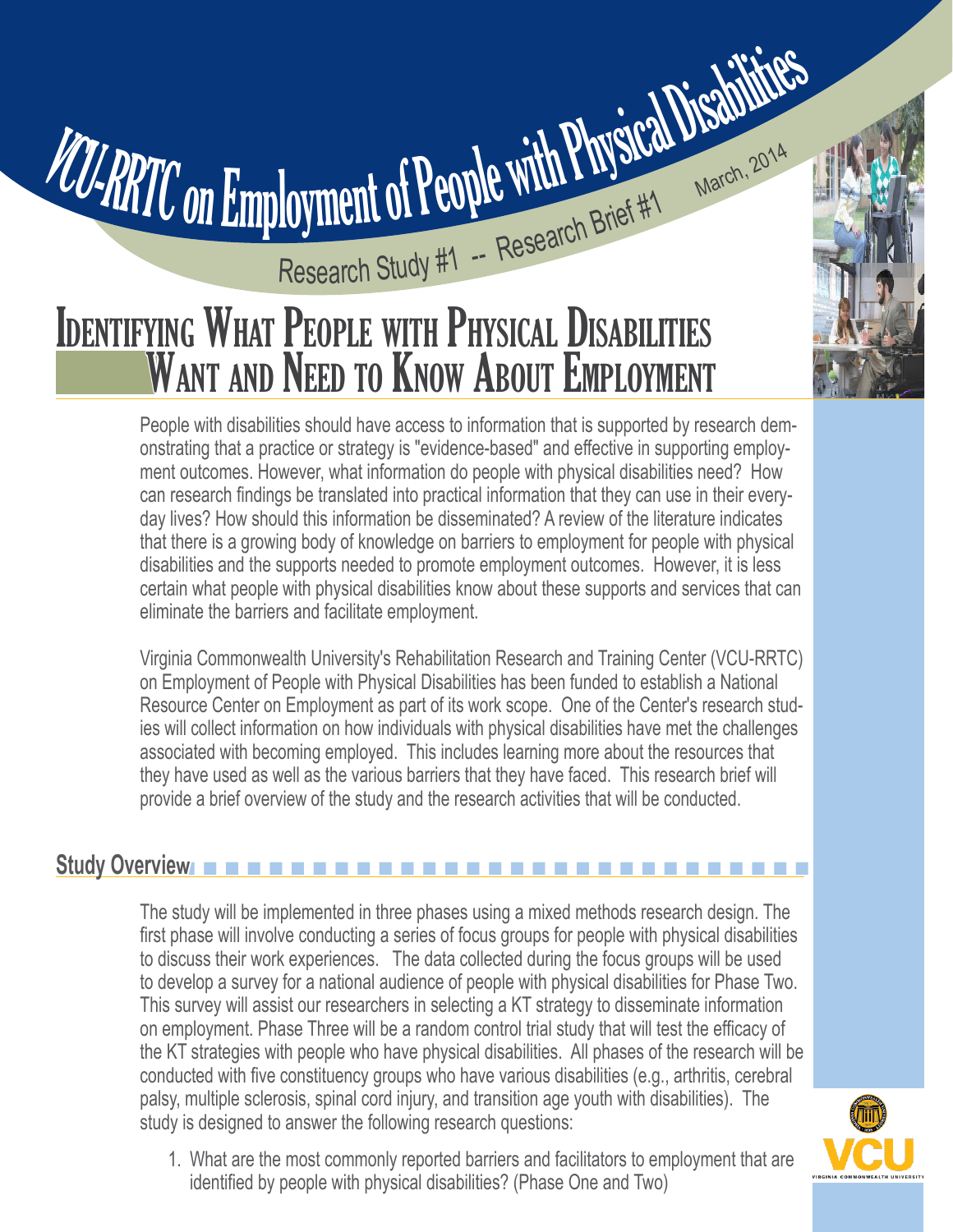- 2. What are the most commonly reported employment information and resource needs reported by people with physical disabilities? (Phase One and Two)
- 3. What KT strategies are reported by people with physical disabilities as most useful / preferred for obtaining evidence-based research knowledge on employment? (Phase One and Two)
- 4. What is the relationship between demographics and the KT strategies used / preferred by people with physical disabilities to access evidence-based knowledge? (Phase Two)
- 5. What is the relationship between demographics and the information reported as needed by people with physical disabilities? (Phase Two)
- 6. Is the targeted KT strategy for each type of disability superior to the traditional strategy (control) for acquiring and using evidence-based research knowledge on employment by people with physical disabilities? (Phase Three)
- 7. What is the relationship between demographics (i.e., gender, age, functional limitations, & educational level) and the effective knowledge translation strategies for acquiring evidence-based research knowledge on employment by people with physical disabilities? (Phase Three)

#### **Phase One** n n n n n n n n n n n n n n n n n n n n n n n n n n n n n n n n n n

During Phase One a series of 20 focus groups will be conducted with our five constituency groups. This will include individuals who are employed and unemployed. The World Institute on Disability (WID) is partnering with the RRTC to recruit participants. A total of 160 to 200 individuals with disabilities will be recruited with structured questions to guide the discussions. Our goal is to involve other organizations nationally to ensure that the voices of people with disabilities across disability groups, socio-economic backgrounds, educational backgrounds, and all levels of disability are represented.

A focus group is a qualitative research methodology that can be used to collect information on the views, opinions, and attitudes of a group of people. The group is asked for their feedback on a specific topic of interest. The benefit of conducting focus groups is that participants can listen to each other's comments, which may stimulate ideas and experiences. Individuals with physical disabilities may be isolated from others with similar experiences. The opportunity to participate in a group discussion on a common theme could provide rich data for the VCU-RRTC on which to build the resource materials needed to help these individuals achieve their employment outcomes.

All focus groups will be conducted over the phone lasting approximately 60-90 minutes each. Participants' confidentiality will be protected, and their names will never be published or disseminated. Any identifying information collected will be stored separately from any data collected. Transcripts will be produced from recordings of the phone conversations, but identifying information will not be included in the transcripts. The qualitative data gathered during these focus groups will be analyzed for themes leading to the development of a survey instrument that will be used during Phase Two of the research.

Some of the questions that will be asked of individuals who are unemployed include but will not be limited to:

- Tell me about your ideal job? What would you like to do?
- $\blacksquare$  Give me an example of how your disability has made it difficult for you to find or maintain employment.
- $\blacksquare$  Tell me an example of a service or support that was helpful.

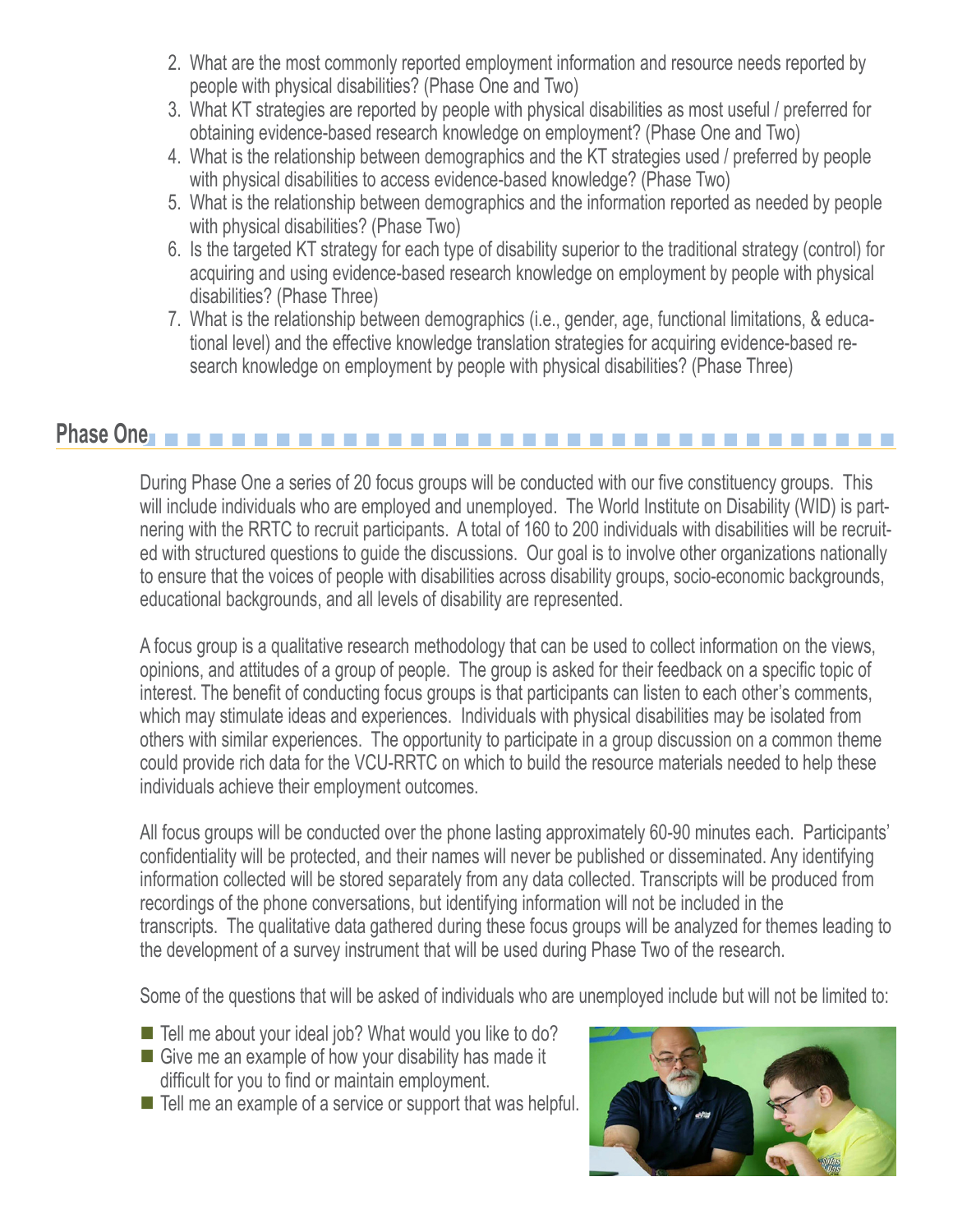- $\blacksquare$  What supports and services (such as people, information, etc.) have you used to look for a job?
- $\blacksquare$  Tell me an example of a service or support that was not helpful.
- $\blacksquare$  How have your career choices been limited by your disability?
- $\blacksquare$  What supports and services will you need to become employed?
- $\blacksquare$  Where will you go to find these supports and services?

## **PHASE TWO**:

During Phase Two, a national survey will be completed reaching out to a larger sample to include a minimum of 2,000 individuals with physical disabilities. The survey will be developed using the information that was learned from an analysis of the Phase One focus groups. People with physical disabilities from our constituency groups will be recruited with the assistance of various national organizations representing these disability groups. The goal is to receive at least 500 responses. In addition to identifying the information and resource needs reported by people with physical disabilities, the research will be identifying preferred methods for obtaining and using this information and resources. The results of the survey will be used to guide the development and dissemination of resources toour target audiences as well as design a research study to test the effectiveness of a knowledge translation strategy.

## **PHASE THREE**:

During Phase Three of the study, we will recruit 300 individuals with physical disabilities from the five constituency groups to participate in a random control trial study. This phase will test the use of knowledge translation strategies to provide evidence-based employment information to individuals with physical disabilities. The number of studies to be conducted during this phase will be based upon the completion of Phase One and Two and data analysis. We intend to study the effectiveness of KT strategies, but these must be matched with the specific content and the preferred methods of our target audience. For instance, we may find that transition-age youth prefer / use different KT strategies than older adults. Therefore, it may be necessary to design different studies for our different audiences.

At this time, the proposed research will test the effectiveness of Facebook as one of the KT strategies to translate information to people with physical disabilities on employment. The 300 participants will be randomly assigned to one of two groups. One hundred fifty (30 x 5 groups = 150) individuals from each of the five constituency groups will be randomly assigned to the "Facebook" intervention. The remaining 150 will be randomly assigned to a group that will receive no intervention other than being provided the link to the Center's website. Anyone in these groups will be able to use the resources that are provided online via the Center's website. Data analysis will determine if there are any differences in the knowledge gained by the individuals receiving the Facebook intervention as opposed to the individuals who do not.

### **Summary**

The purpose of this study is to actively involve people with physical disabilities in the design, research, and on-going knowledge translation (KT) activities of the RRTC on Employment of People with Physical Disabilities. The Center wants to understand the experiences of people with physical disabilities when they have looked for employment including those things that have been barriers and those things that have facilitated employment. The results of this study will guide the training, technical assistance, and dissemination activities, specifically, the results will provide critical data on what individuals with physical disabilities need as far as resources and information on barriers and facilitators to employment.